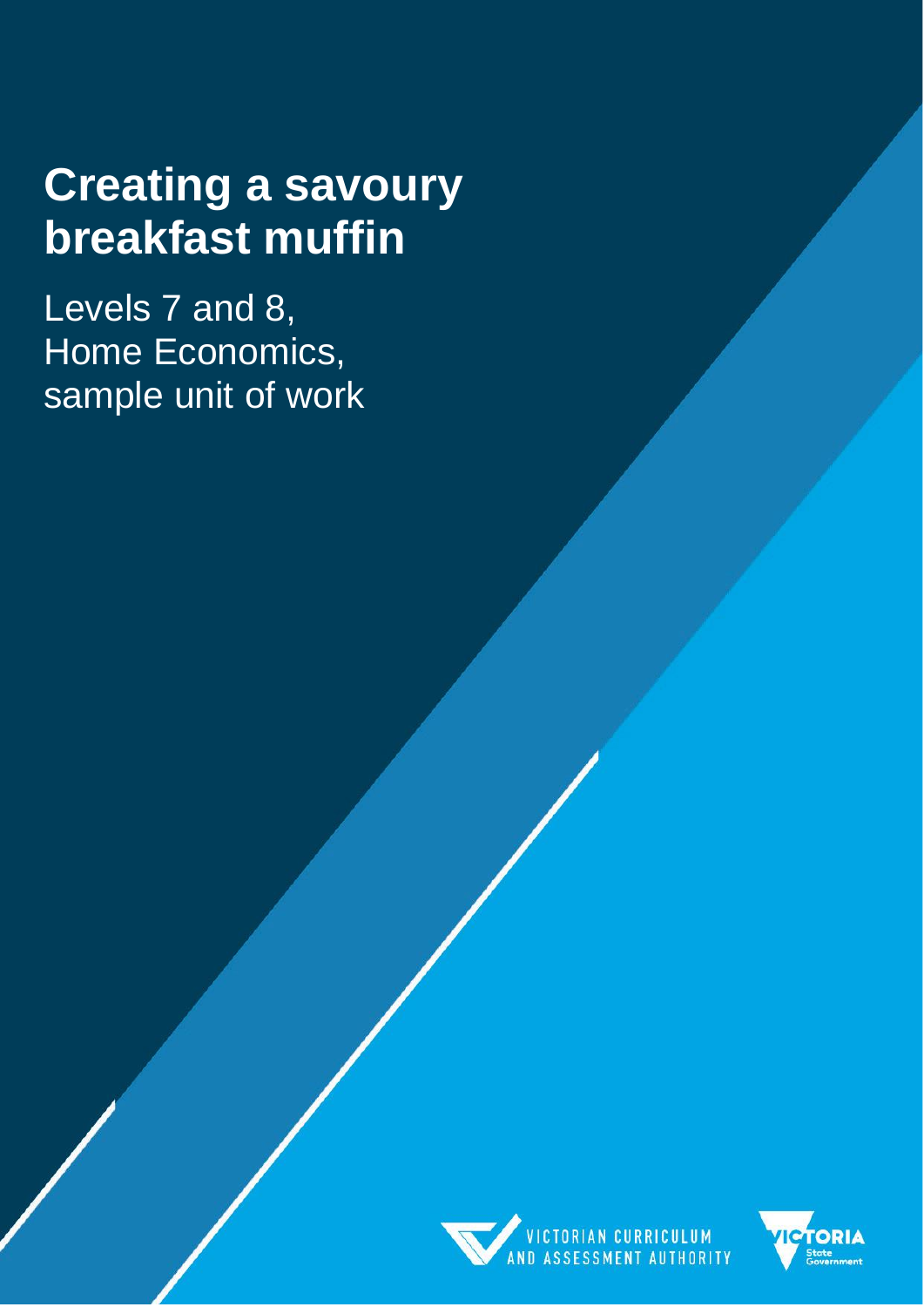#### **Acknowledgements**

The Victorian Curriculum and Assessment Authority gratefully acknowledges the support and expertise provided by Home Economics Victoria and Royal Agricultural Society of Victoria in the development of this sample unit of work.

Authorised and published by the Victorian Curriculum and Assessment Authority Level 7, 2 Lonsdale Street Melbourne VIC 3000

© Victorian Curriculum and Assessment Authority 2020

No part of this publication may be reproduced except as specified under the *Copyright Act 1968* or by permission from the VCAA. Excepting third-party elements, schools may use this resource in accordance with the [VCAA educational allowance.](https://www.vcaa.vic.edu.au/Footer/Pages/Copyright.aspx) For more information go t[o https://www.vcaa.vic.edu.au/Footer/Pages/Copyright.aspx.](https://www.vcaa.vic.edu.au/Footer/Pages/Copyright.aspx) 

The VCAA provides the only official, up-to-date versions of VCAA publications. Details of updates can be found on the VCAA website at [www.vcaa.vic.edu.au.](https://www.vcaa.vic.edu.au/Pages/HomePage.aspx)

This publication may contain copyright material belonging to a third party. Every effort has been made to contact all copyright owners. If you believe that material in this publication is an infringement of your copyright, please email the Copyright Officer [vcaa.copyright@edumail.vic.gov.au](mailto:vcaa.copyright@edumail.vic.gov.au)

Copyright in materials appearing at any sites linked to this document rests with the copyright owner/s of those materials, subject to the Copyright Act. The VCAA recommends you refer to copyright statements at linked sites before using such materials.

The VCAA logo is a registered trademark of the Victorian Curriculum and Assessment Authority.

Contact us if you need this information in an accessible format - for example, large print or audio.

Telephone (03) 9032 1635 or email [vcaa.media.publications@edumail.vic.gov.au](mailto:vcaa.media.publications@edumail.vic.gov.au)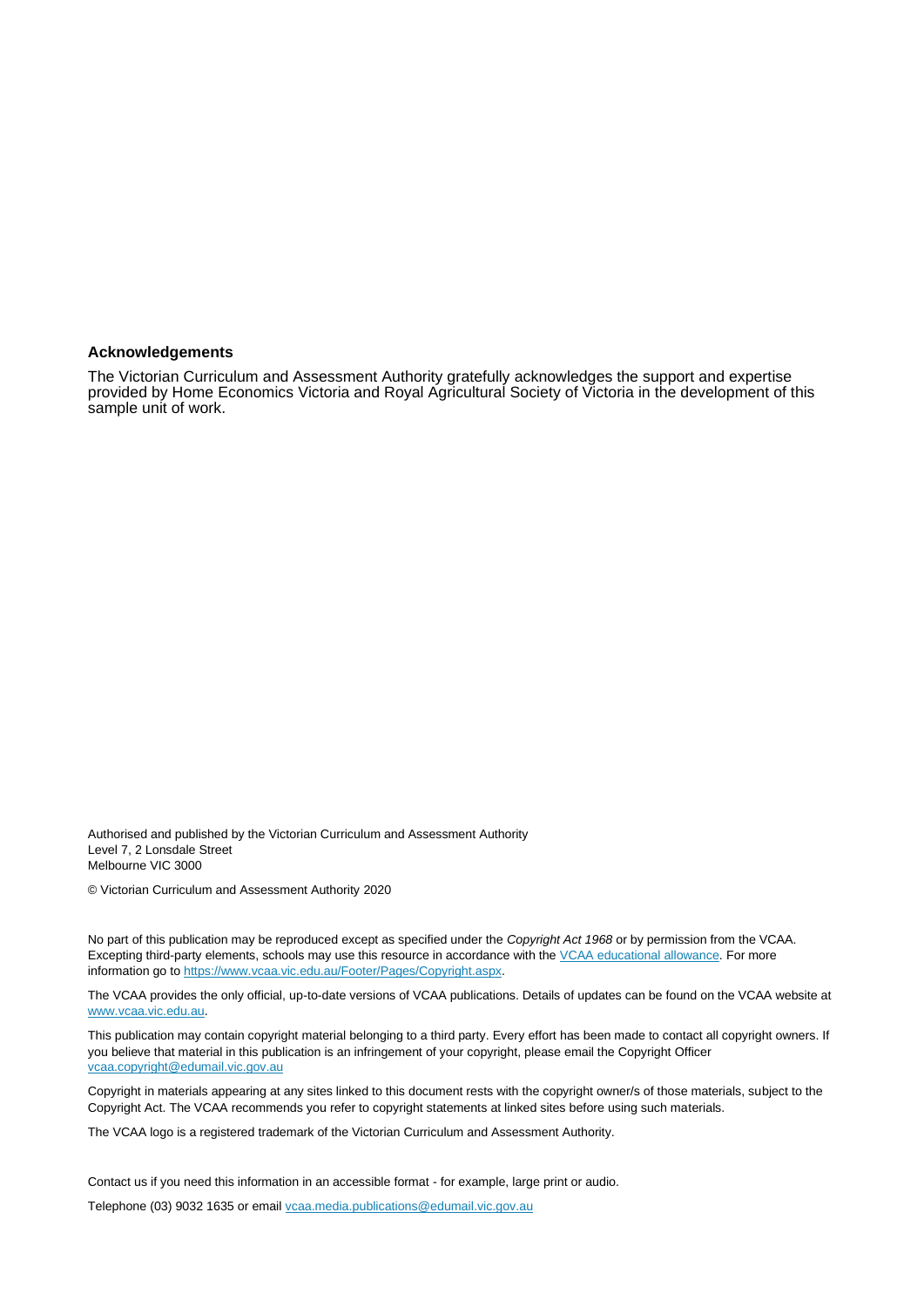## **Contents**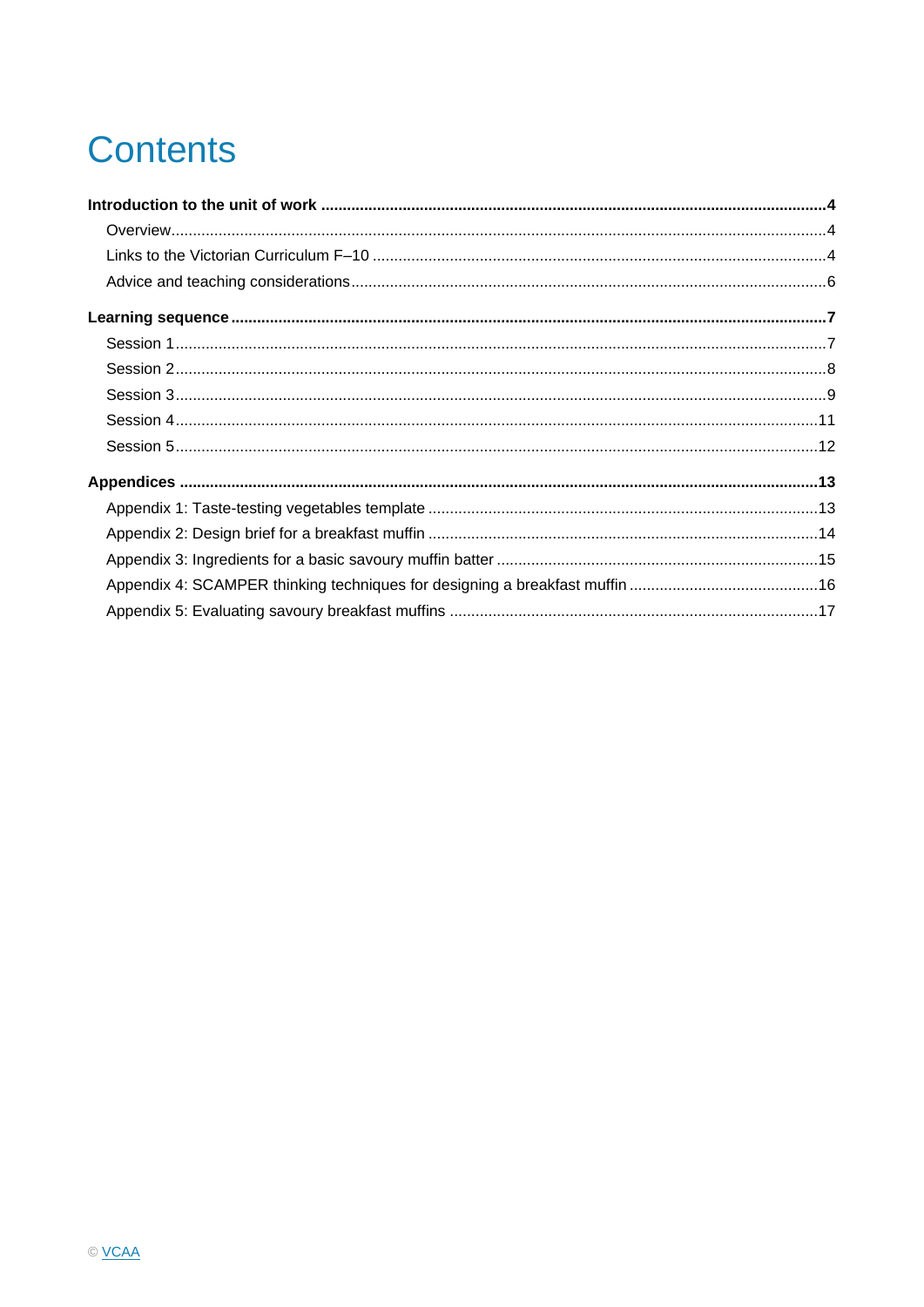## <span id="page-3-0"></span>Introduction to the unit of work

### <span id="page-3-1"></span>**Overview**

| Title:                | Creating a savoury breakfast muffin                                                                                                                                                                                                                                                                                                       |
|-----------------------|-------------------------------------------------------------------------------------------------------------------------------------------------------------------------------------------------------------------------------------------------------------------------------------------------------------------------------------------|
| Timing (approximate): | $5 \times 1$ -hour sessions                                                                                                                                                                                                                                                                                                               |
| <b>Description:</b>   | Students explore the characteristics and properties of vegetables,<br>as well as ways to consume vegetables at most meals. Using a<br>design brief, they design and produce a savoury breakfast muffin<br>that could be exhibited in the Royal Melbourne Show Art, Craft &<br>Cookery Competition and gather feedback to determine if any |

modifications should be made to the muffin.

### <span id="page-3-2"></span>Links to the Victorian Curriculum F–10

| <b>Curriculum area and levels:</b>    | Design and Technologies, Levels 7 and 8                                                                                                                                                                                                                                    |
|---------------------------------------|----------------------------------------------------------------------------------------------------------------------------------------------------------------------------------------------------------------------------------------------------------------------------|
| Strand:                               | <b>Technologies Contexts</b>                                                                                                                                                                                                                                               |
| Sub-strand and content description:   | Food specialisations                                                                                                                                                                                                                                                       |
|                                       | Analyse how characteristics and properties of food determine<br>preparation techniques and presentation when creating solutions<br>for healthy eating (VCDSTC047)                                                                                                          |
| Strand:                               | <b>Technologies Contexts</b>                                                                                                                                                                                                                                               |
| Sub strands and content descriptions: | <b>Creating Designed Solutions</b>                                                                                                                                                                                                                                         |
|                                       | Investigating                                                                                                                                                                                                                                                              |
|                                       | Critique needs or opportunities for designing and investigate,<br>analyse and select from a range of materials, components, tools,<br>equipment and processes to develop design ideas<br>(VCDSCD049)                                                                       |
|                                       | Generating                                                                                                                                                                                                                                                                 |
|                                       | Generate, develop and test design ideas, plans and processes<br>using appropriate technical terms and technologies including<br>graphical representation techniques (VCDSCD050)                                                                                            |
|                                       | Producing                                                                                                                                                                                                                                                                  |
|                                       | Effectively and safely use a broad range of materials,<br>components, tools, equipment and techniques to produce<br>designed solutions (VCDSCD051)                                                                                                                         |
| <b>Achievement standard:</b>          | By the end of Level 8, students  develop criteria for success,<br>including sustainability considerations, and use these to judge the<br>suitability of their ideas and designed solutions and processes.<br>They create and adapt design ideas, make considered decisions |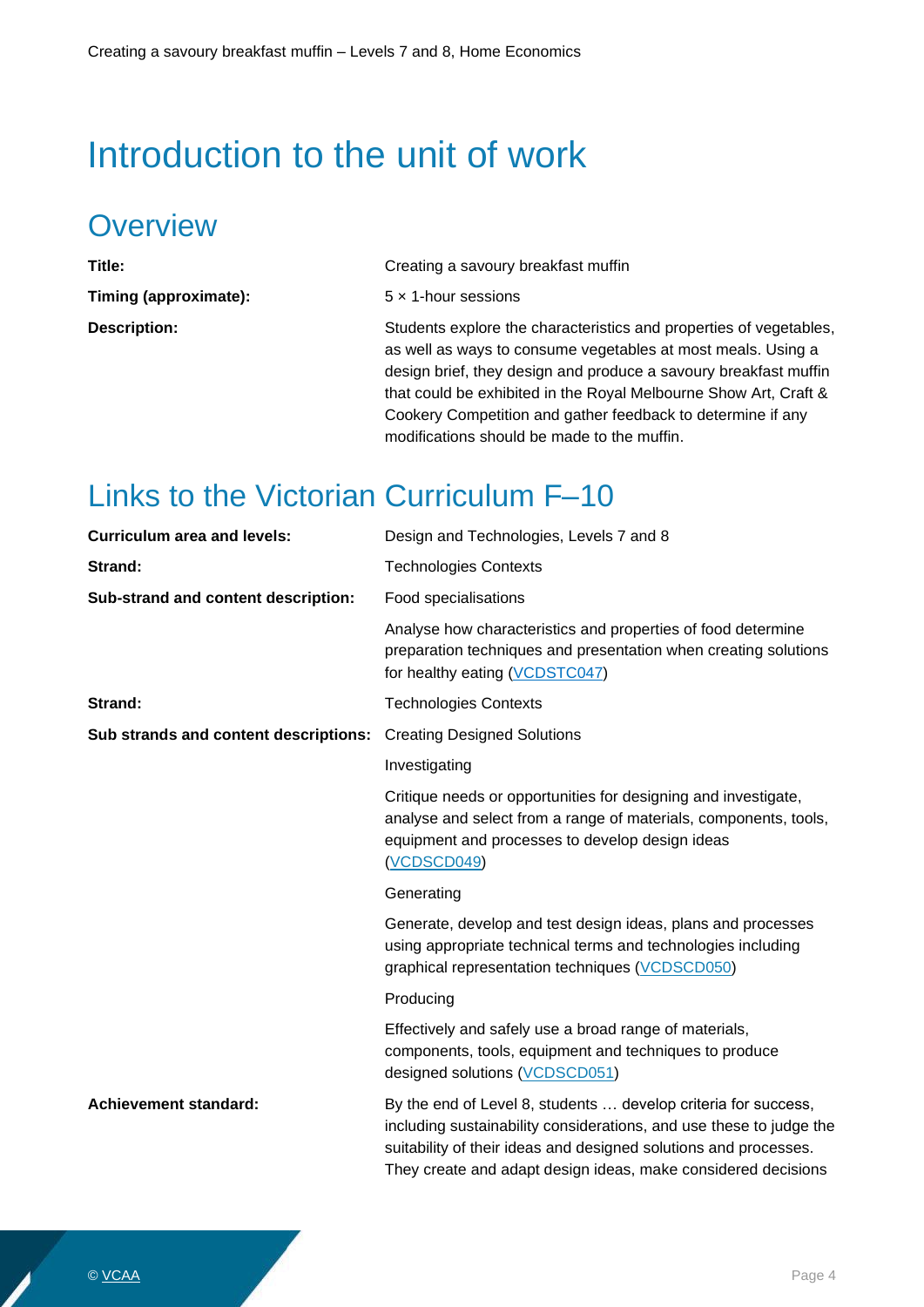and communicate to different audiences using appropriate technical terms and a range of technologies and graphical representation techniques. … They independently and safely produce effective designed solutions for the intended purpose.

| <b>Curriculum area and levels:</b>  | Health and Physical Education, Levels 7 and 8                                                                               |
|-------------------------------------|-----------------------------------------------------------------------------------------------------------------------------|
| Strand:                             | Personal, Social and Community Health                                                                                       |
| Sub-strand and content description: | Being healthy, safe and active                                                                                              |
|                                     | Investigate and select strategies to promote health, safety and<br>wellbeing (VCHPEP126)                                    |
| <b>Achievement standard:</b>        | By the end of Level 8, students  investigate strategies that<br>enhance their own and others' health, safety and wellbeing. |

#### Additional links

This unit of work could be adapted to link to the Design and Technologies sub-strand Planning and managing.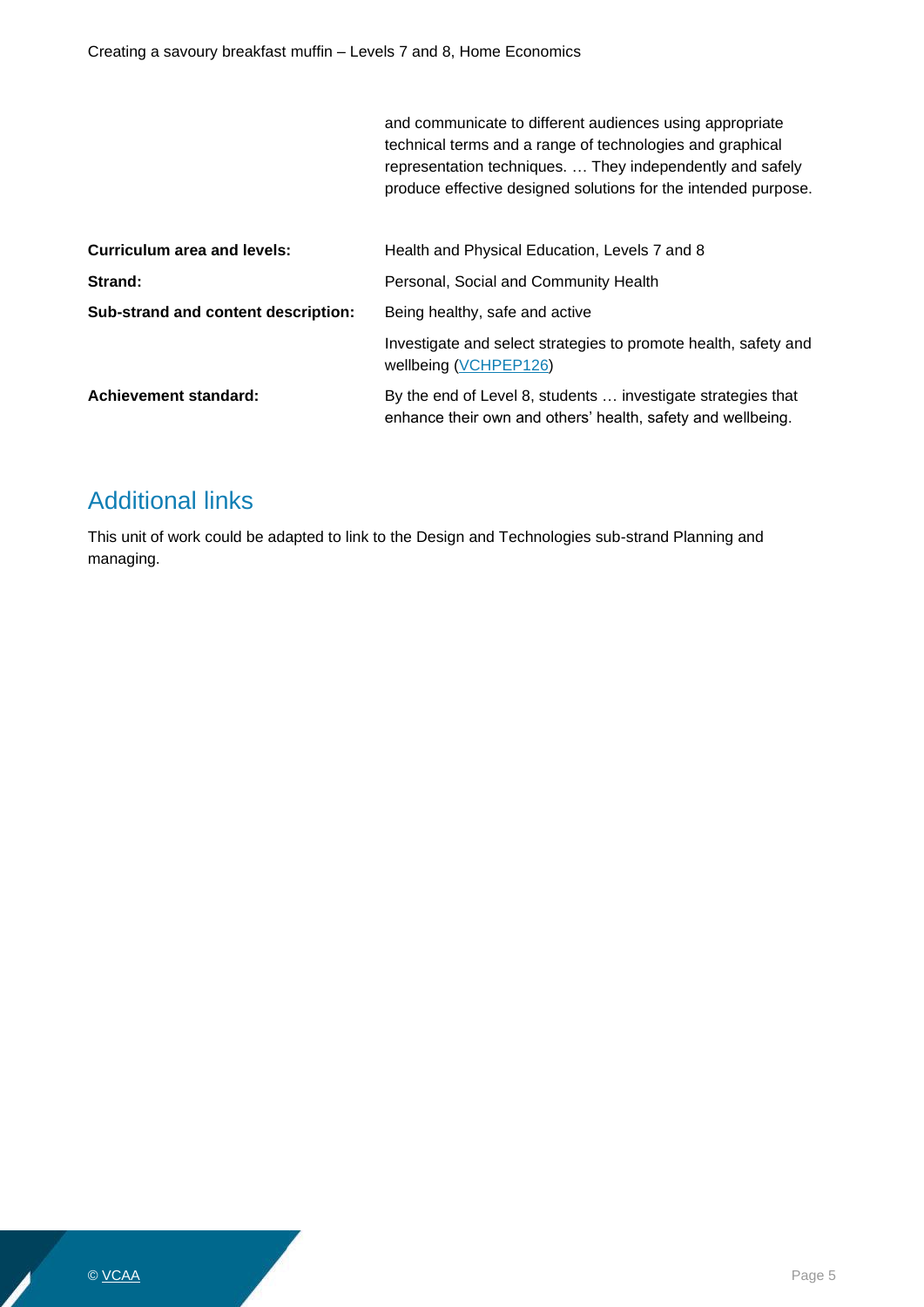### <span id="page-5-0"></span>Advice and teaching considerations

#### Equipment and resources

- tool to design an infographic, such as PowerPoint or Canva
- [Australian Guide to Healthy Eating](https://www.eatforhealth.gov.au/guidelines/australian-guide-healthy-eating)
- seasonal vegetables, both raw and cooked
- processed vegetables, both raw and cooked
- taste-testing template [\(Appendix 1\)](#page-12-2)
- Padlet or sticky notes
- design brief for breakfast muffin [\(Appendix 2\)](#page-13-1)
- ingredients for a basic savoury muffin batter [\(Appendix 3\)](#page-14-1)
- SCAMPER thinking techniques for designing a breakfast muffin [\(Appendix 4\)](#page-15-0)
- evaluating breakfast muffins individual feedback and feedback from classmates [\(Appendix 5\)](#page-16-1)

#### **Preparation**

Before starting the unit of work:

- source ingredients for the muffins
- identify and source seasonal vegetables and processed vegetables.

#### Occupational Health and Safety

Teachers should be familiar with the Victorian Department of Education and Training [Risk Management](http://www.education.vic.gov.au/school/principals/spag/governance/pages/risk.aspx) policy and references that provide resources to assist in identifying and mitigating against risk in schools.

In this activity, particular consideration should be given to:

- supervision of students using food preparation equipment
- risk of injury due to cuts from equipment used.

#### Key concepts and vocabulary

**Characteristic: An attribute of a material or object, usually detected using human** senses, such as its texture, colour or taste (for example, mealiness, redness, sweetness) **Sensory properties:** The characteristics of food that can be detected by the human senses, such the food's texture, appearance, flavour and aroma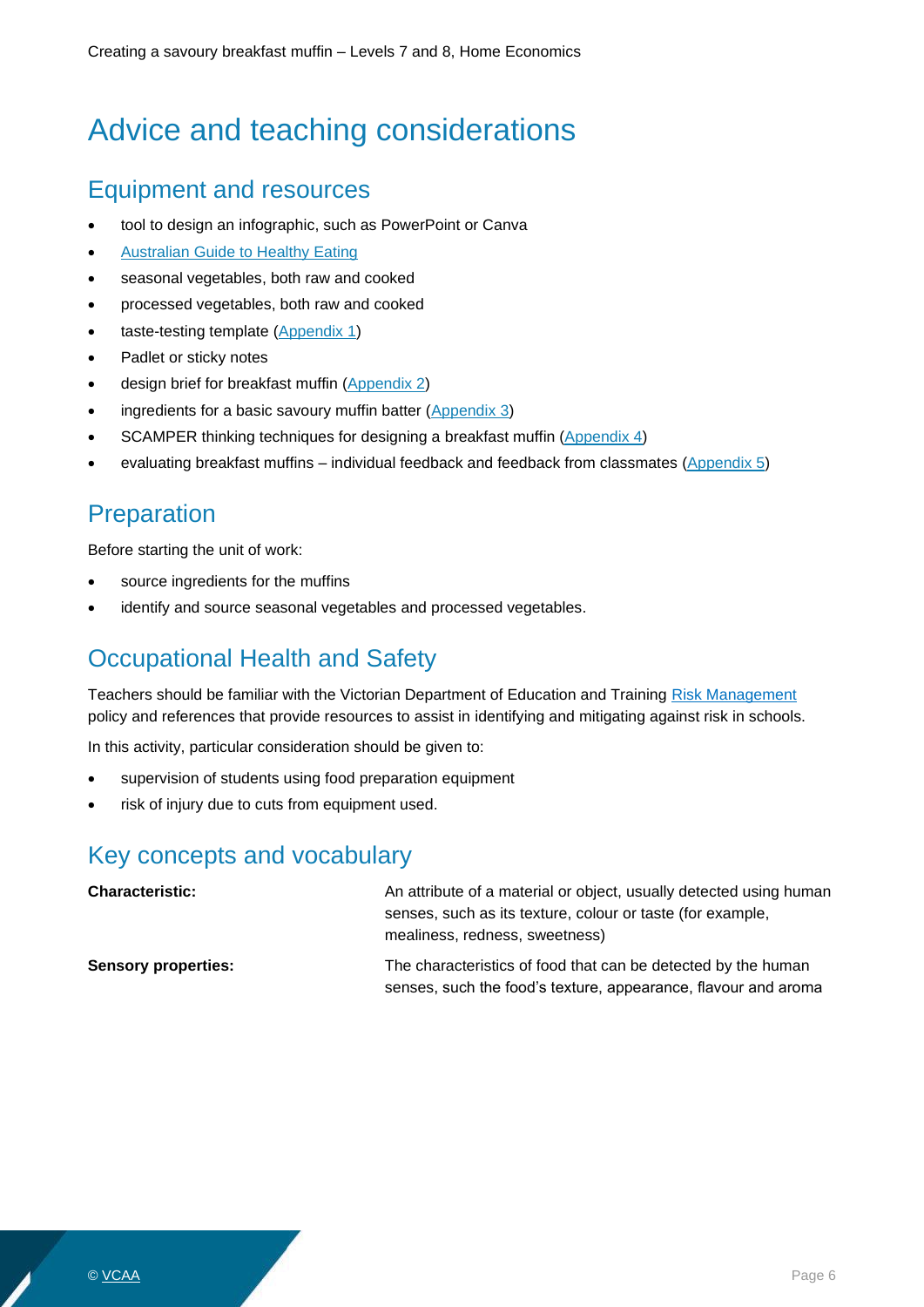## <span id="page-6-0"></span>Learning sequence

### <span id="page-6-1"></span>Session 1

| <b>Learning intentions:</b> | We will understand the importance of consuming vegetables at<br>most meals every day.                                                     |
|-----------------------------|-------------------------------------------------------------------------------------------------------------------------------------------|
|                             | We will understand various ways vegetables can be processed<br>for purchase and the ways they can be consumed at most meals<br>every day. |
| Success criteria:           | I can identify the importance of consuming vegetables every day.                                                                          |
|                             | I can identify the advantages of the different ways vegetables are<br>sold (for example, fresh, frozen, canned).                          |
|                             | I can identify similarities and differences between different types<br>of vegetables.                                                     |

- Discuss with students why it is important to try to incorporate vegetables at each meal. Remind students that all types of fresh and processed (for example, frozen, canned and dried) vegetables are an important part of the diet every day. Refer to images of vegetables in the Australian Guide to Healthy Eating to support this discussion. Explore the advantages of consuming both seasonal and processed vegetables as part of our diet. Link discussion to nutritional benefits, costs, accessibility, freshness, flavour, etc.
- Conduct a class survey to investigate the consumption of vegetables at breakfast, lunch, dinner and snack times. Remind students that legumes such as chickpeas, kidney beans and black beans can be classified as vegetables. Collate and discuss the findings of this survey. What were the similarities in the types of vegetables that were eaten at each meal? What were the differences? What vegetables were consumed? Were there any vegetables that were unusual or new to some students? Discuss if the vegetables are fresh or processed. Students could create an infographic using PowerPoint or Canva to present their findings.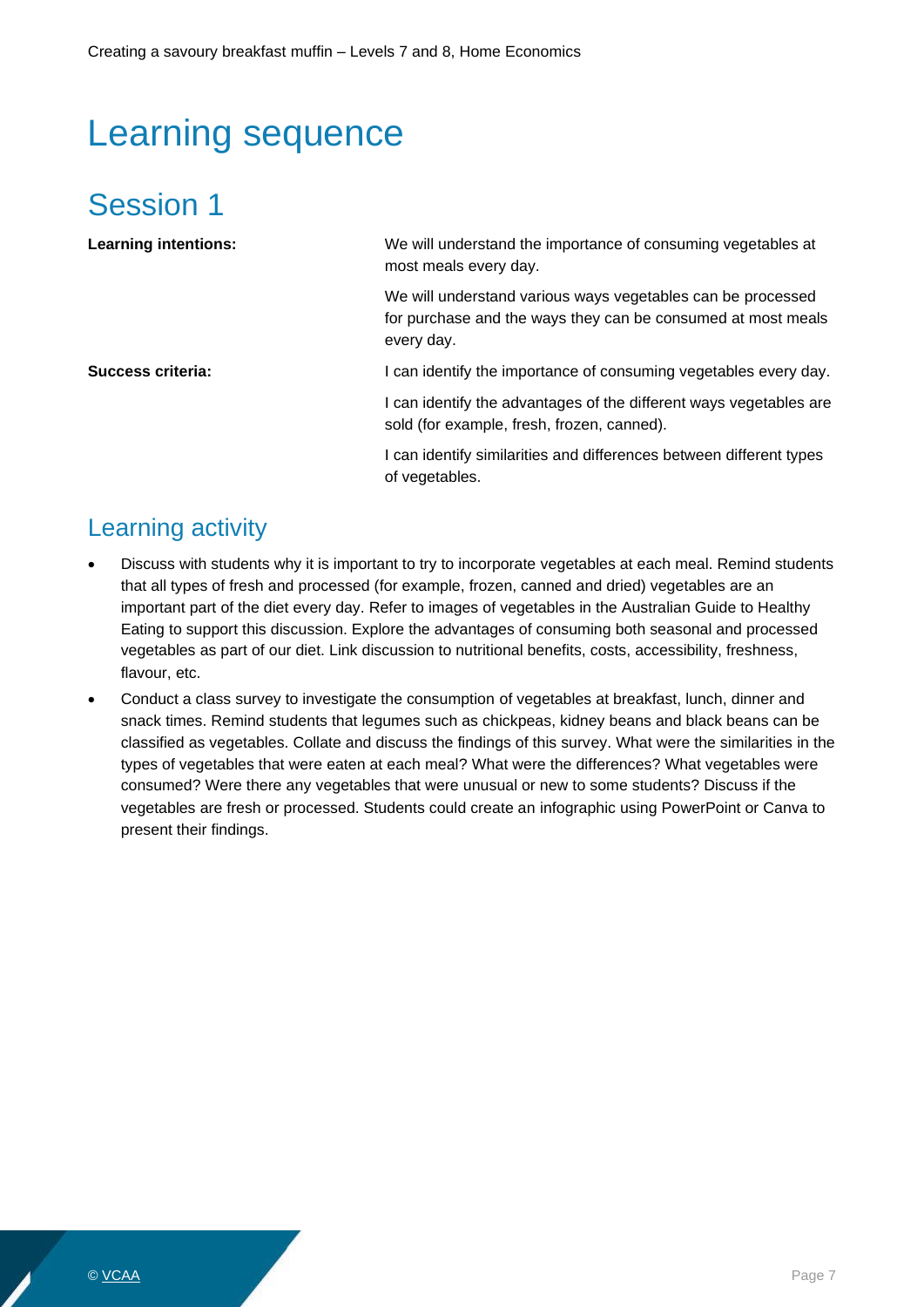<span id="page-7-0"></span>

| <b>Learning intentions:</b> | We will understand the seasonality of vegetables.                                                                     |
|-----------------------------|-----------------------------------------------------------------------------------------------------------------------|
|                             | We will understand ways to incorporate seasonal and processed<br>vegetables into a muffin we could eat for breakfast. |
| Success criteria:           | can identify vegetables that are in season.                                                                           |
|                             | I can identify vegetables that are processed.                                                                         |
|                             | I can discuss sensory properties of different types of vegetables.                                                    |

- Bring in a variety of different vegetables for students to explore. Include both fresh and processed vegetables, and some that would be unfamiliar to students. Provide an opportunity for students to taste the vegetables in their raw and cooked states. Students discuss which ones they would like to explore to determine if they could be used as part of a savoury breakfast muffin. Possible activities include the following:
	- − Conduct a taste-testing of their selected vegetables in raw and cooked states using the tastetesting vegetables template [\(Appendix 1\)](#page-12-2).
	- Discuss which vegetables would most likely need to be precooked if used as an ingredient in a muffin and which could be included in their raw state. Encourage students to think creatively about various ways to cook vegetables and various ways to prepare raw vegetables (for example, make the vegetable into flour, grate it, chop it or use it whole), and how these methods would contribute to the sensory properties of the muffin. Encourage them to think about the importance of a variety of colours, tastes, textures and/or aromas, and complementary colours, tastes, textures and/or aromas.
	- Investigate how the characteristics of vegetables change when cooked. Student could determine which vegetables they think taste better cooked and which taste better raw and discuss why some vegetables taste better cooked and some better raw.
	- Explore the different shapes and sizes that vegetables could be chopped into.
- Explore which vegetables were unfamiliar to students, including any uncommon vegetables, and what students think about the characteristics and sensory properties of these vegetables.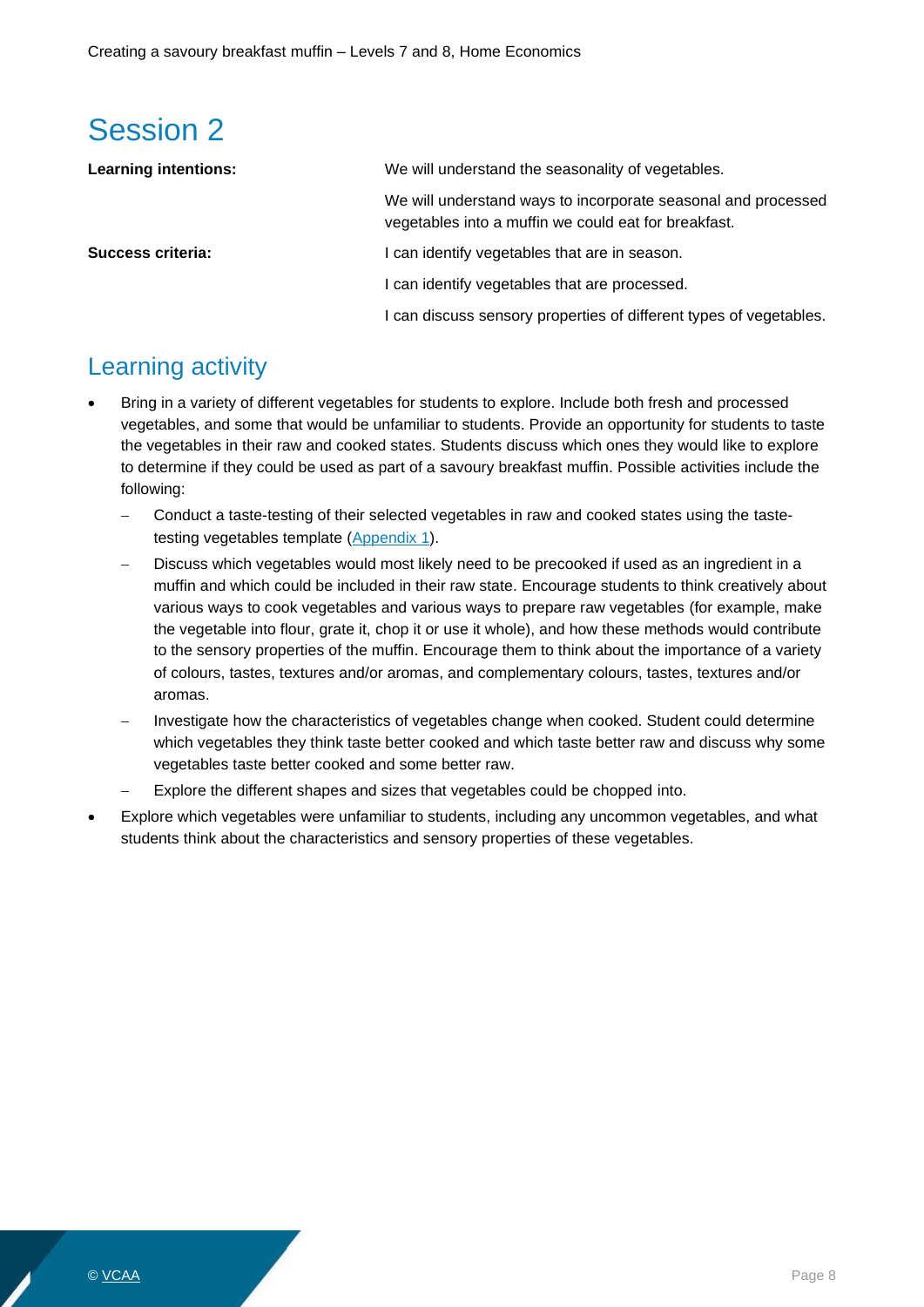<span id="page-8-0"></span>

| <b>Learning intentions:</b><br>used to produce a healthy savoury breakfast muffin.<br>We will understand how to investigate and generate design<br>ideas.<br>Success criteria:<br>I can identify ways to include vegetables in a muffin as part of<br>breakfast.<br>brief.<br>brief.<br>I can write an original recipe for a muffin that meets the |                                                                  |
|----------------------------------------------------------------------------------------------------------------------------------------------------------------------------------------------------------------------------------------------------------------------------------------------------------------------------------------------------|------------------------------------------------------------------|
|                                                                                                                                                                                                                                                                                                                                                    | We will understand how the characteristics of vegetables can be  |
|                                                                                                                                                                                                                                                                                                                                                    |                                                                  |
|                                                                                                                                                                                                                                                                                                                                                    |                                                                  |
|                                                                                                                                                                                                                                                                                                                                                    | I can generate design ideas to meet the requirements of a design |
|                                                                                                                                                                                                                                                                                                                                                    | I can use annotations to communicate design ideas that meet a    |
| requirements of a design brief.                                                                                                                                                                                                                                                                                                                    |                                                                  |

- Review Sessions 1 and 2 by recapping why it is important to consume vegetables at most meals. Reflect on what students learnt about the sensory properties of the vegetables they examined.
- Ask students to brainstorm 'vegetables that could be incorporated into a muffin' and share their ideas using a collaborative tool such as Padlet or using sticky notes. Discuss which vegetables would complement one another and provide reasons. Remind students about sensory properties. Students could refer to the taste-testing template. Encourage students to consider:
	- a variety of vegetables, including those that are uncommon or unfamiliar to them
	- − various ways vegetables can be purchased (for example, fresh, canned, frozen, dried) and if the fresh vegetables are in season
	- various ways to prepare vegetables, for example, grating, chopping, making into flour.
- Unpack the requirements of the design brief  $(Appendix 2)$  and provide time for students to individually design a healthy savoury breakfast muffin that meets the requirement of the brief. Discuss with students what criteria could be used to determine success according to the requirements of the design brief. Ask them to develop at least four criteria for success that can be used to judge the suitability of their design ideas and muffins.
- Allow time for students to research and explore the requirements of the design brief. Remind them that each muffin must be unique. Get them thinking about ways to be creative with their muffin design. Assist students by:
	- providing them with guiding information about types and amounts of ingredients required to make a basic muffin batter [\(Appendix 3\)](#page-14-1)
	- − providing them with SCAMPER thinking techniques for designing a breakfast muffin [\(Appendix 4\)](#page-15-0) to support them to think creatively when coming up with design ideas for their muffin
	- − discussing which combinations of vegetables would go well together; for example, ask students to come up with ideas for two seasonal vegetables that go well together
	- − discussing as a class why it is important for students to consider how much of each vegetable to include in the muffin recipe and whether the amount of added vegetables would contribute a lot or not much moisture
	- − discussing different types of whole grains that could be incorporated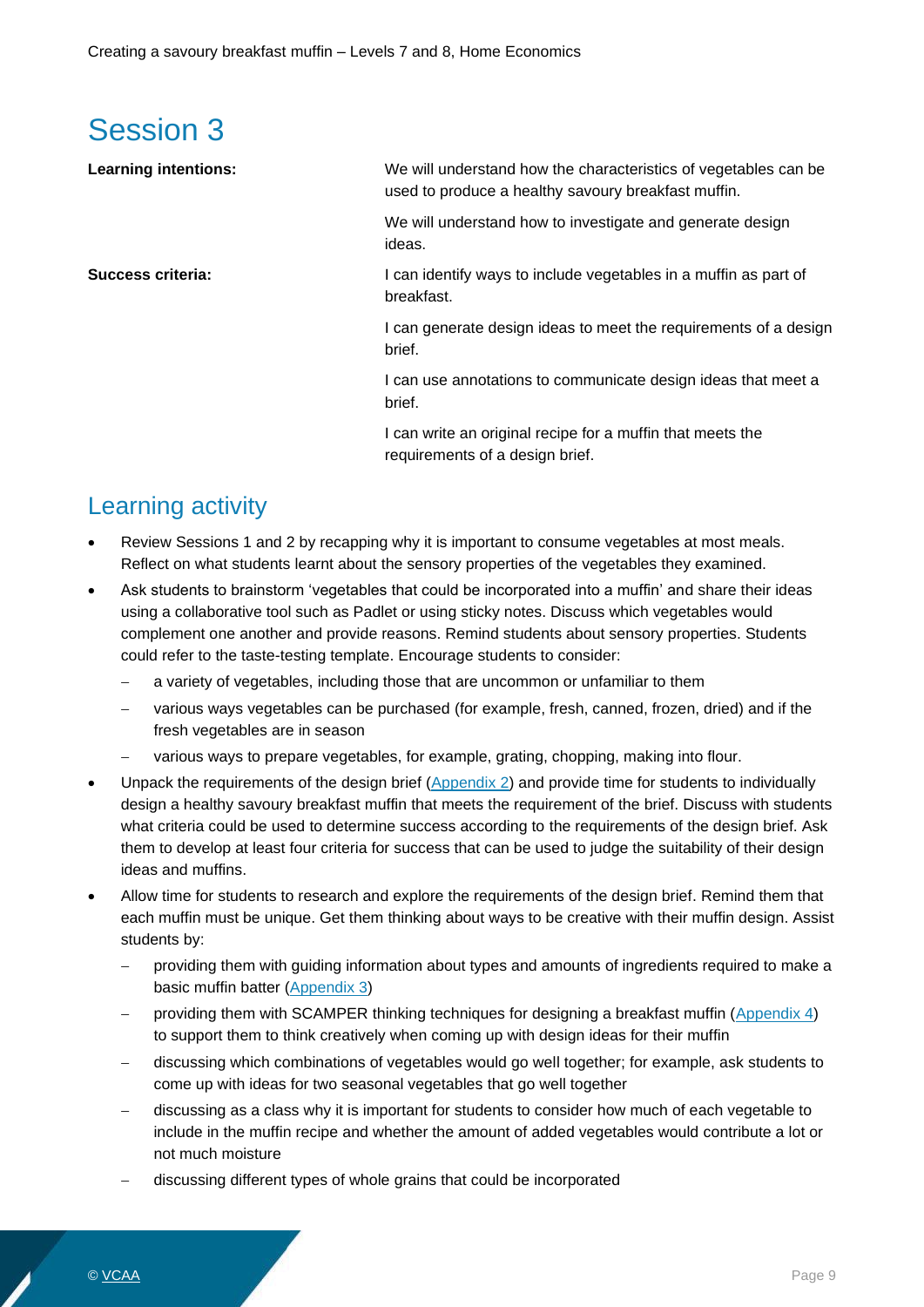- − exploring different types of seeds; for example, encourage students to explore if seeds from the vegetables could be used, for example, pumpkin seeds or cucumber seeds.
- Ask students to write out the ingredient list and method for their original savoury breakfast muffin, considering the ratio of liquid and dry ingredients. Also ask students what strategies they will use to evaluate their breakfast muffin, such as using hedonic scales [\(Appendix 5\)](#page-16-1).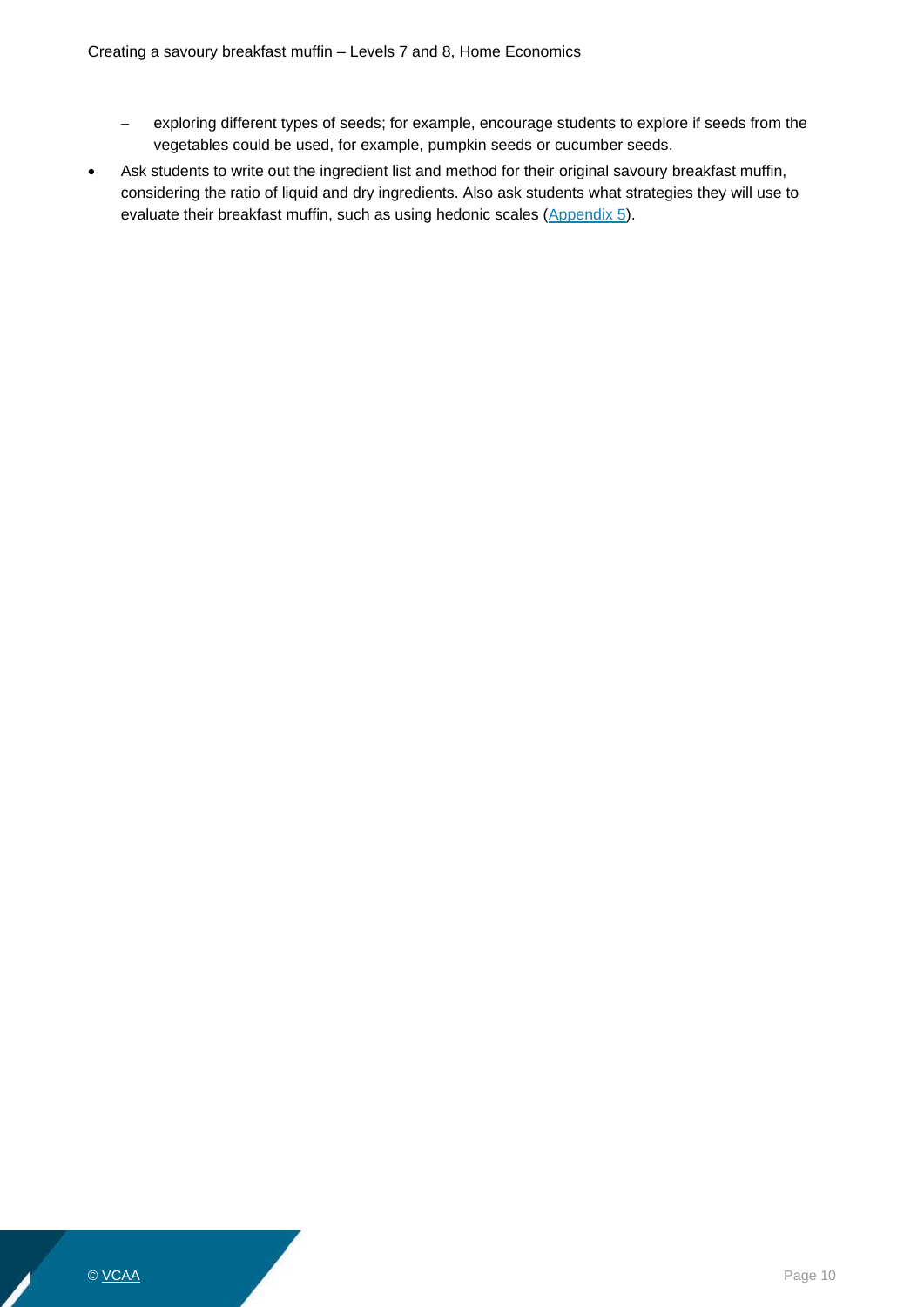<span id="page-10-0"></span>

| We can produce a recipe that meets the requirements of a design<br>brief for a healthy muffin.                                                             |
|------------------------------------------------------------------------------------------------------------------------------------------------------------|
| We can safely use ingredients, equipment and techniques to<br>produce a healthy savoury breakfast muffin that meets the<br>requirements of a design brief. |
| I can follow a recipe and produce a muffin prototype that meets<br>the requirements of a design brief.                                                     |
| I can gather feedback on a muffin prototype and suggest areas<br>for improvement.                                                                          |
| I can use criteria for success to judge the suitability of my design<br>ideas.                                                                             |
|                                                                                                                                                            |

- Ask students to produce their breakfast muffin recipe, annotating any changes to their original recipe as they make the muffins.
- Get students to obtain feedback about their muffins. Students could evaluate their muffins individually or get feedback from peers using a hedonic scale [\(Appendix 5\)](#page-16-1). Questions to consider include:
	- − Did the muffins work?
	- − What needs to change?
	- − Did the ingredients complement one another?
	- − Was the mixture the right consistency or was it too dry or too moist?
	- − Did the muffins taste okay?
	- − Were all ingredients cooked?
	- Did the muffin look attractive?
	- − Is the muffin appealing?
	- − What needs to be refined or added?
- Based on the evaluation feedback, determine what modifications need to be made to the muffin recipe.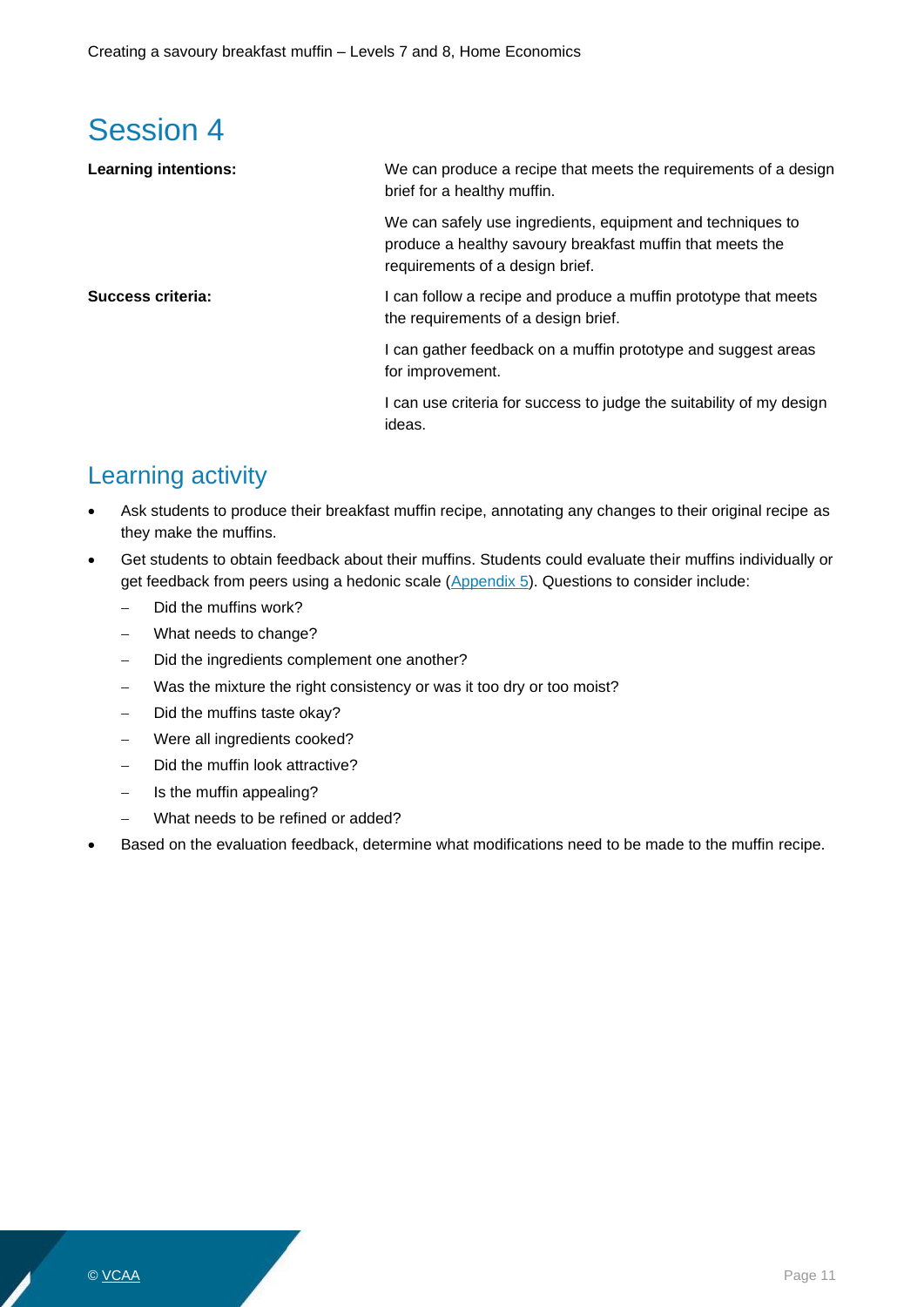<span id="page-11-0"></span>

| <b>Learning intention:</b> | We can safely use ingredients, equipment and techniques to<br>produce a healthy savoury breakfast muffin that meets the<br>requirements of a design brief. |
|----------------------------|------------------------------------------------------------------------------------------------------------------------------------------------------------|
| Success criteria:          | I can follow a recipe for a designed solution and use the required<br>materials to make a healthy savoury breakfast muffin.                                |
|                            | I can use criteria for success to judge the suitability of my<br>designed savoury breakfast muffin.                                                        |

- Ask students to make their final version of the breakfast muffin, addressing evaluation feedback.
- Refer students to the four criteria for success that they developed to determine the success of their savoury breakfast muffin. Ask them to assess whether they have met the success criteria.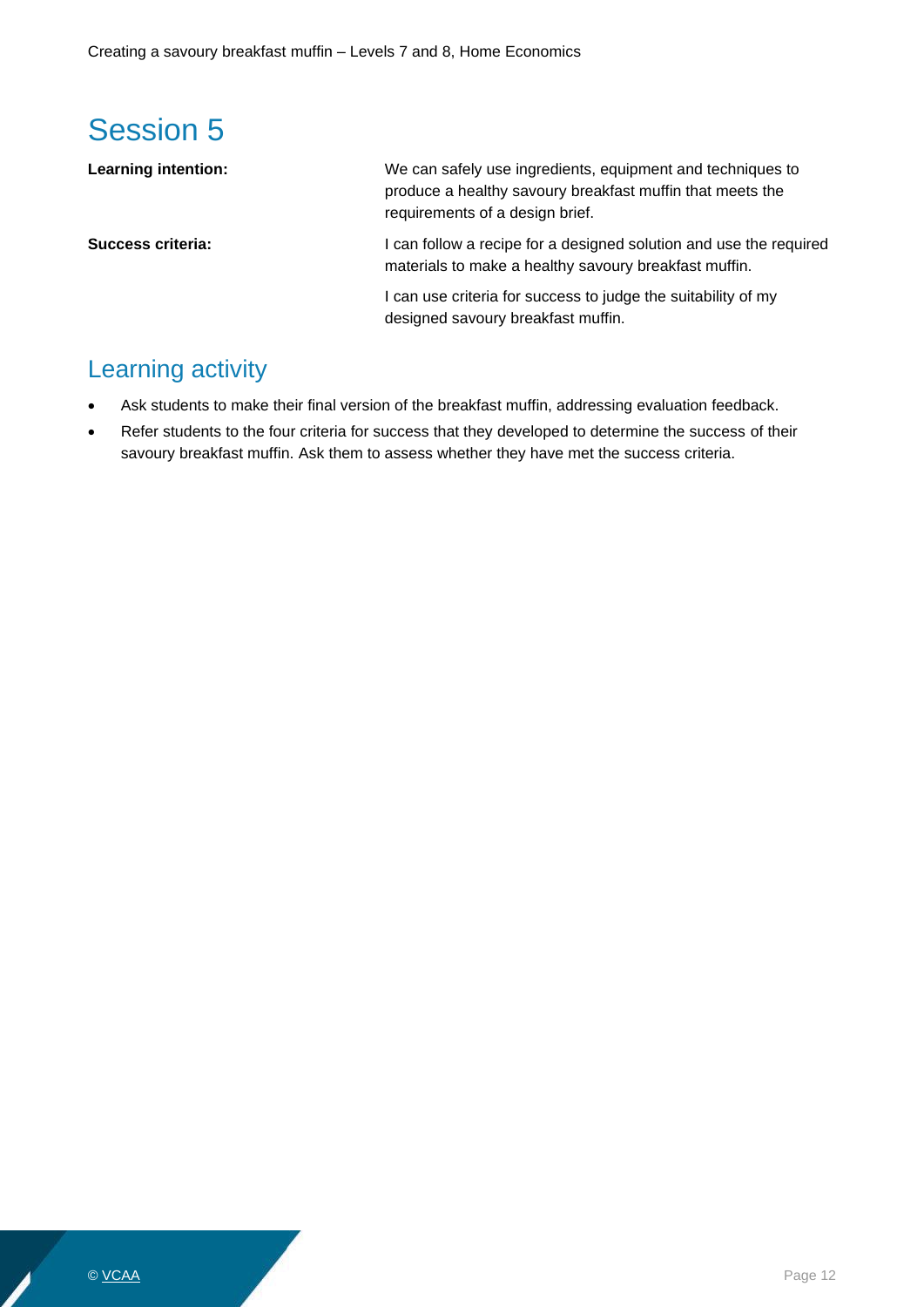## <span id="page-12-0"></span>Appendices

## <span id="page-12-2"></span><span id="page-12-1"></span>Appendix 1: Taste-testing vegetables template

Vegetable 1:

*Repeat table for 4 or 5 vegetables.*

|                                                              | <b>Raw</b>                                                         | <b>Cooked</b>                                                                                                                   |
|--------------------------------------------------------------|--------------------------------------------------------------------|---------------------------------------------------------------------------------------------------------------------------------|
| Appearance<br>Insert descriptions of appearance<br>or photos | ⓒ☺☺☺☺                                                              | ④(೧)⊙(0)<br>$(\ddot{\bm{\cdot}}% )^{2n}$                                                                                        |
| Flavour                                                      | ⓒⓒ☺☺☺                                                              | ⓒ♡♡♡♡                                                                                                                           |
| Texture                                                      | ⓒⓒ↔↔↔                                                              | $\dot{\mathbf{C}}$                                                                                                              |
| Aroma                                                        | $\mathbb{G}(\mathbb{C})(\mathbb{C})$<br>$\left(\ddot{\sim}\right)$ | $\widehat{\left(\cdot\right)}\widehat{\left(\cdot\right)}\widehat{\left(\cdot\right)}\widehat{\left(\cdot\right)}$<br>$(\cdot)$ |
| Other characteristics<br>(e.g. colour)                       |                                                                    |                                                                                                                                 |
| Comments<br>(e.g. preference)                                |                                                                    |                                                                                                                                 |
|                                                              |                                                                    |                                                                                                                                 |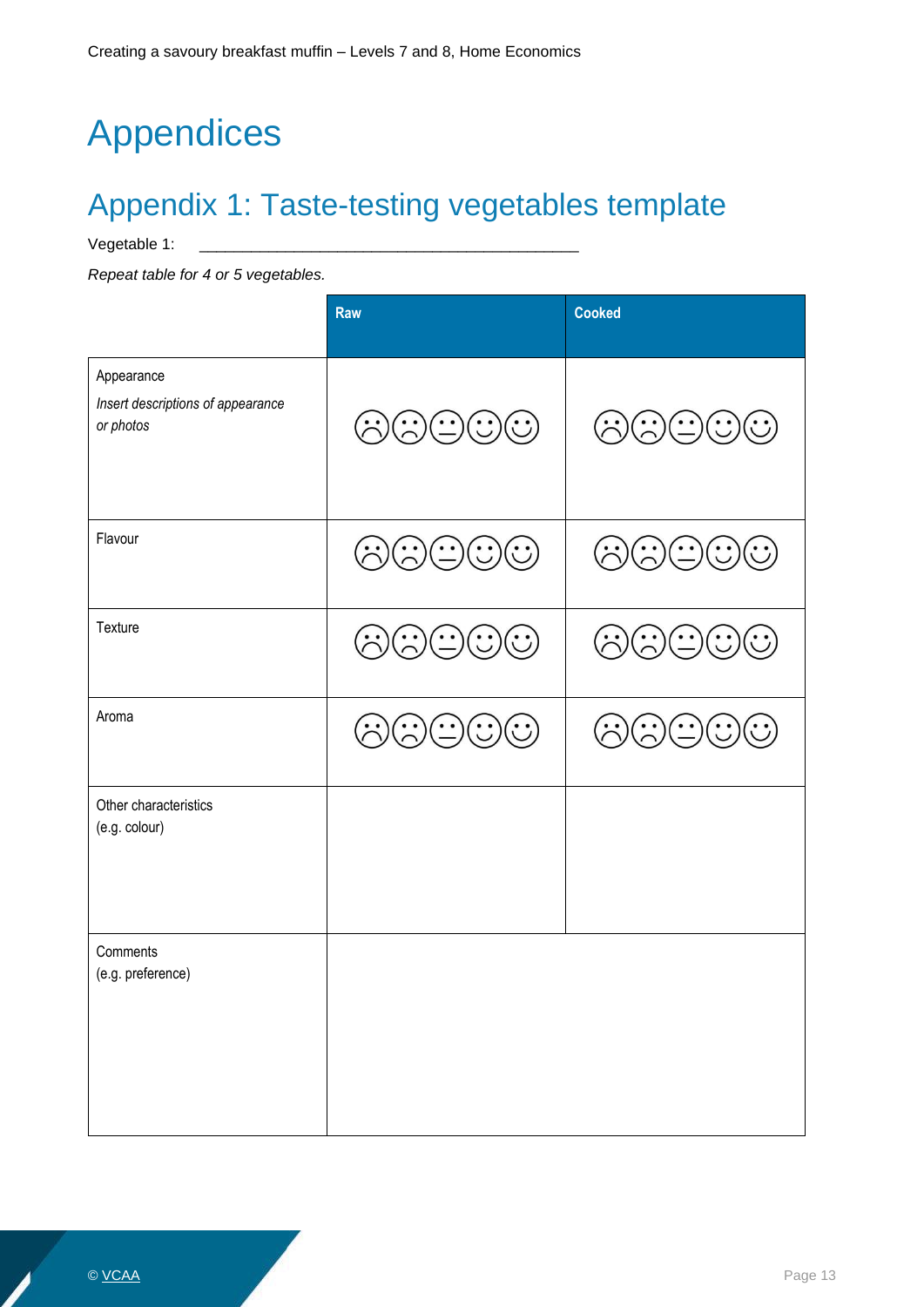### <span id="page-13-1"></span><span id="page-13-0"></span>Appendix 2: Design brief for a breakfast muffin

Australians need to consume vegetables at every meal in order to meet the Australian Dietary Guidelines recommendations. The design problem to solve is finding a way that Australians can consume vegetables at breakfast.

Your brief is to create a batch of healthy savoury muffins\* that can be consumed for breakfast and are also suitable to be placed in a child's lunchbox.

The muffins must contain:

- two vegetables
- one type of seed (can be toasted, crushed, whole, etc.)
- one wholegrain product.

A healthy muffin is high in fibre and low in salt, added sugars and fat. Remember, the Australian Guide to Healthy Eating recommends consuming small amounts of unsaturated (polyunsaturated and monounsaturated) fats, spreads and/or oils daily, such as nut butters and spreads; olive, canola and sunflower oils; and avocado.

\*Please note, the name of the designed product (for example, 'muffin') is not typically included in a design brief but in this instance, it is listed to ensure compliance with the requirements of the Royal Agricultural [Show Victoria Schedule for categories JNR128, JNR141, JNR142, and JNR143.](https://www.rasv.com.au/media/4154/0212-rms-art-craft-and-cookery-schedule-10.pdf)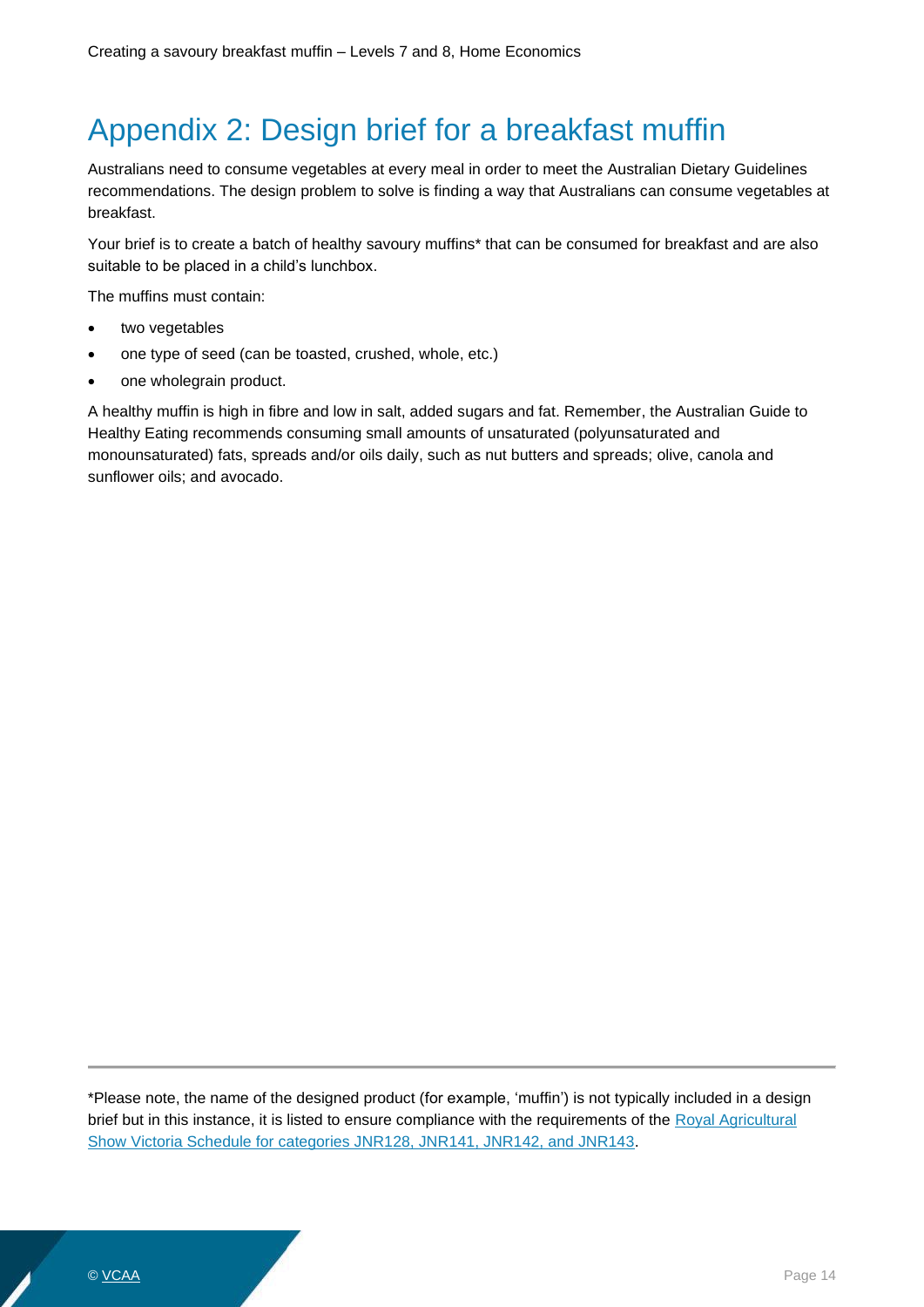### <span id="page-14-1"></span><span id="page-14-0"></span>Appendix 3: Ingredients for a basic savoury muffin batter

*Makes 4–6 muffins*

1 cup self-raising flour ½ cup milk 1 egg 1½ tablespoons olive oil major flavouring, e.g. vegetables complementary flavourings, e.g. herbs, cheese, mustards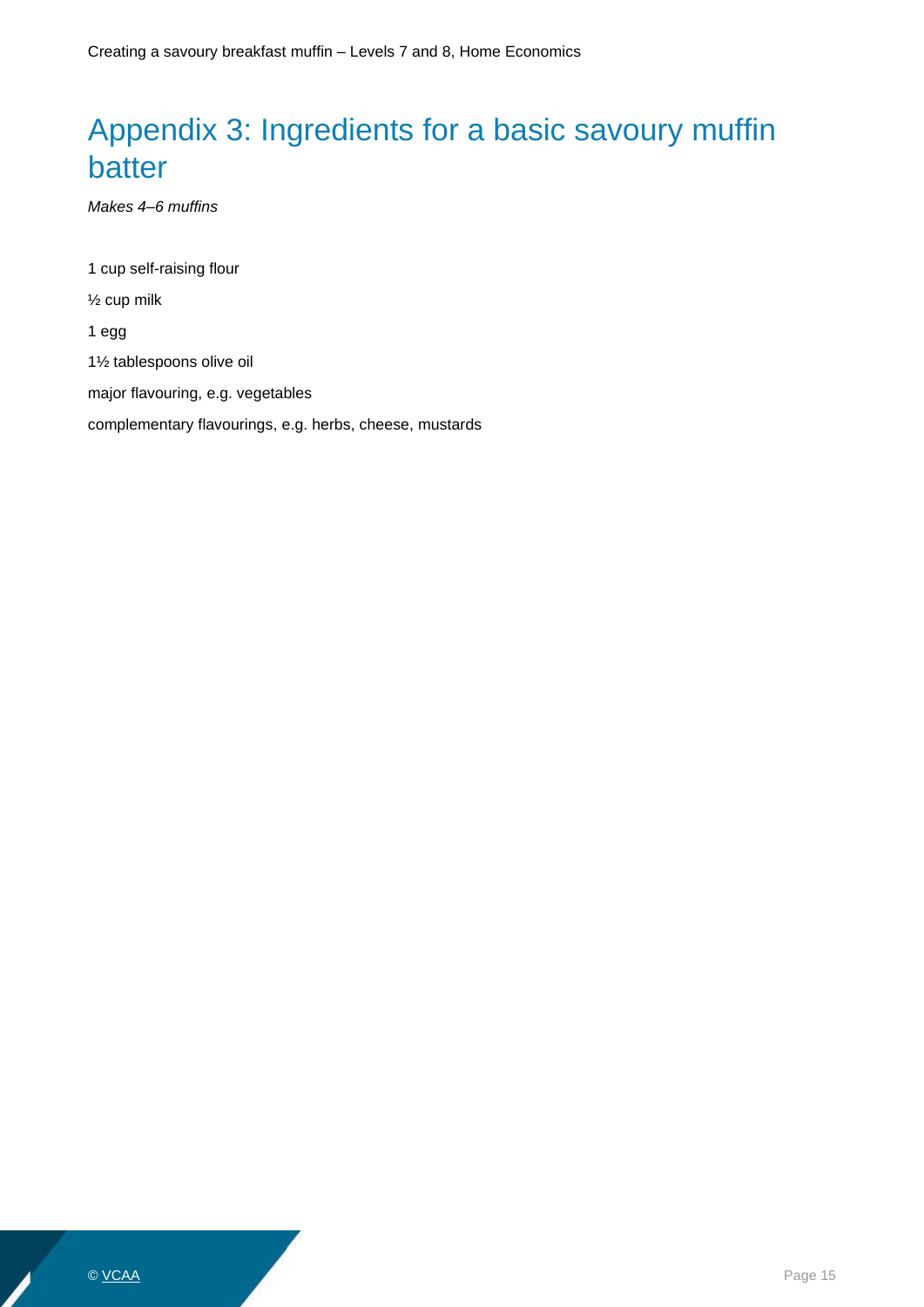### <span id="page-15-0"></span>Appendix 4: SCAMPER thinking techniques for designing a breakfast muffin

| <b>Substitute</b>      | • What if I replace this ingredient with ?<br>• What ingredients could I substitute instead of flour, milk or oil?               |
|------------------------|----------------------------------------------------------------------------------------------------------------------------------|
|                        | • Can I use another process instead of ?                                                                                         |
| <b>Combine</b>         | • What if I combine this ingredient with ?                                                                                       |
|                        | • What ingredients can I combine?                                                                                                |
| <b>Adapt</b>           | • What if I applied this ingredient on ?                                                                                         |
|                        | • Can I change the sensory properties or characteristics of one or more ingredients, for example,<br>make the muffin batter red? |
| <b>Modify, magnify</b> | • What if I magnify the shape/size/colour/texture of an ingredient?                                                              |
| or 'minify'            | • What if I 'minify' the shape/size/colour/texture of an ingredient?                                                             |
|                        | • What can I modify to increase fibre in the muffin?                                                                             |
|                        | • What can I modify to increase the nutrition of the muffin?                                                                     |
|                        | • Can I change the sensory properties or characteristics of a vegetables, for example, its shape,<br>colour, texture or smell?   |
|                        | • Which part of the vegetable can I change?                                                                                      |
|                        | • Which ingredient/s can I magnify to highlight or emphasise it/them?                                                            |
|                        | • Which ingredient/s can I remove or reduce?                                                                                     |
|                        | • Can I add extra flavourings?                                                                                                   |
|                        | • Can I add value to the muffin?                                                                                                 |
|                        | • Can I change the shape, look or feel of the muffin?                                                                            |
| Put to another use     | • What if I use this ingredient as a ?                                                                                           |
|                        | • What else may an ingredient be used for?                                                                                       |
|                        | • How can an ingredient/s be used in a different way?                                                                            |
| <b>Eliminate</b>       | • What if I remove this ingredient?                                                                                              |
|                        | • What ingredient can I eliminate to simplify or streamline the muffin recipe?                                                   |
|                        | • What ingredients can I eliminate to suit a dietary requirement, for example, coeliac or vegan?                                 |
| <b>Reverse</b>         | • What if I reordered the steps to make the muffin?                                                                              |
|                        | • What parts of the recipe can I rearrange in some way?                                                                          |
|                        | • What would happen if I reversed a process or sequenced things differently?                                                     |
|                        | • How could I reorganise the muffin?                                                                                             |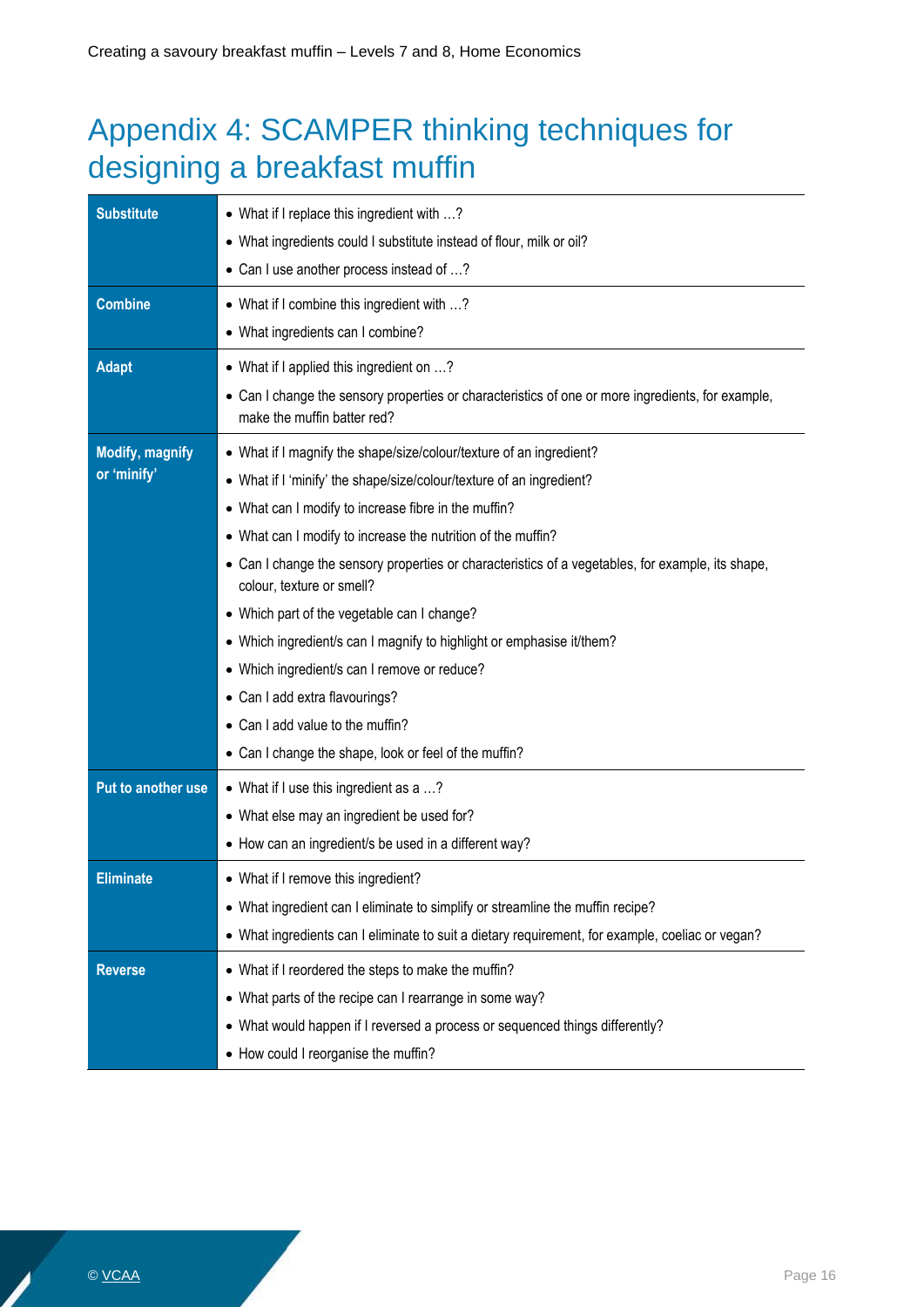### <span id="page-16-1"></span><span id="page-16-0"></span>Appendix 5: Evaluating savoury breakfast muffins

#### Individual feedback

| Appearance            |  |
|-----------------------|--|
| <b>Flavour</b>        |  |
| <b>Texture</b>        |  |
| Aroma                 |  |
| <b>Overall rating</b> |  |